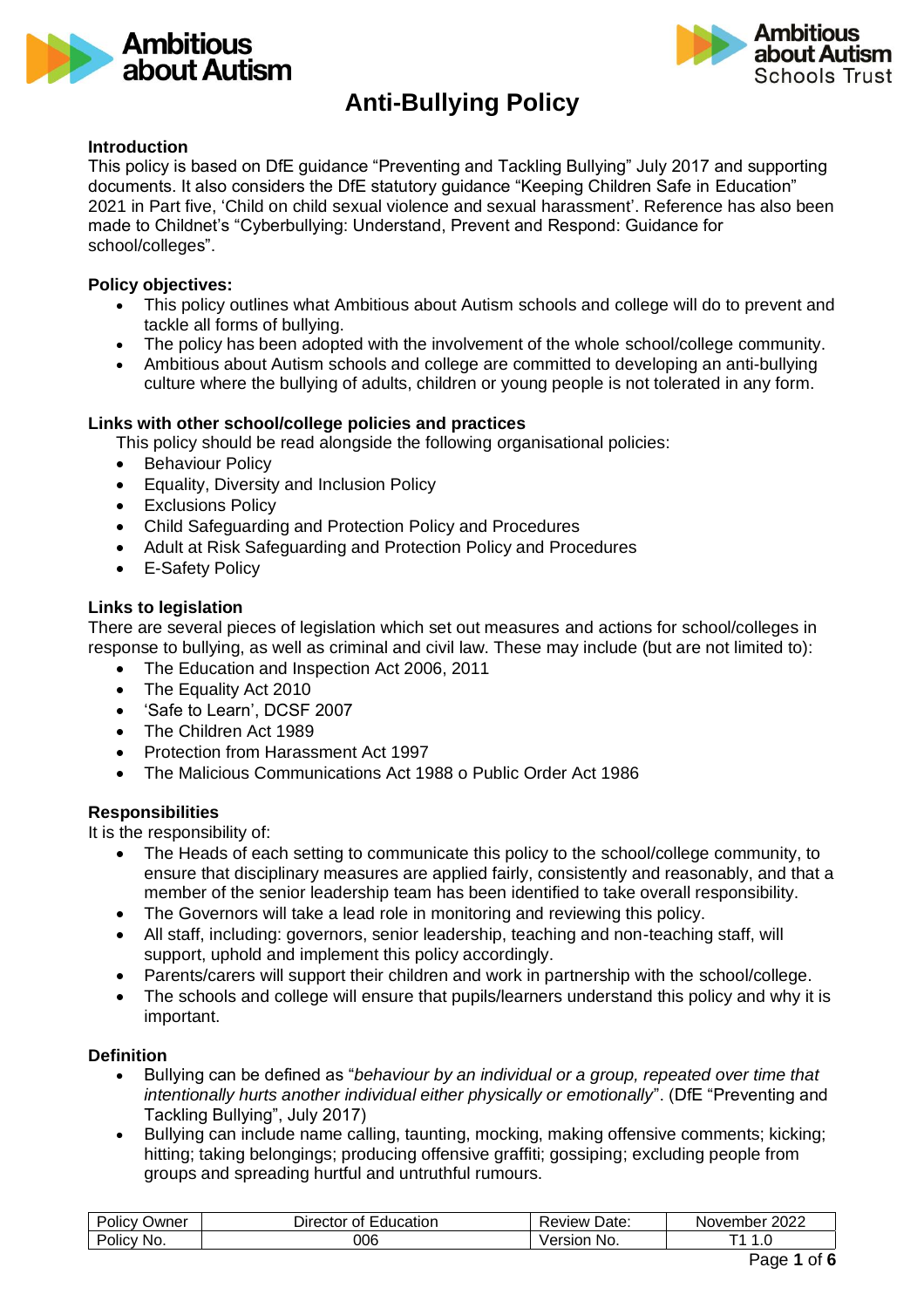- This includes the same unacceptable behaviours expressed online, sometimes called online or cyberbullying. This can include: sending offensive, upsetting and inappropriate messages by phone, text, instant messenger, through gaming, websites, social media sites and apps, and sending offensive or degrading photos or videos.
- Bullying is recognised by the school/college as being a form of peer on peer abuse. It can be emotionally abusive and can cause severe and adverse effects on children's and young people's emotional development.

# **Forms and types of bullying covered by this policy**

- Bullying can happen to anyone. This policy covers all types and forms of bullying including:
	- Bullying related to physical appearance;
	- Bullying of young carers, children in care or otherwise related to home circumstances;
	- Bullying related to physical/mental health conditions;
	- Physical bullying;
	- Emotional bullying;
	- Sexual bullying;
	- Bullying via technology, known as online or cyberbullying.
- Prejudicial bullying (against people/pupils/learners with protected characteristics):
	- Bullying related to race, religion, faith and belief and for those without faith;
		- Bullying related to ethnicity, nationality or culture;
		- Bullying related to Special Educational Needs or Disability (SEND);
		- Bullying related to sexual orientation (homophobic/biphobic bullying);
		- Gender based bullying, including transphobic bullying;
		- Bullying against teenage parents (pregnancy and maternity under the Equality Act).

# **School/College Ethos**

In our schools and college, we strive to create a happy, safe and caring learning environment where everyone feels safe. All cases of bullying are serious and any behaviour that adversely affects the well-being of another will not be tolerated.

Some pupils/learners may experience considerable difficulties with communication, social interaction and empathy which can affect their ability to reflect on the impact their behaviour has on others or to self-manage their behaviour. These difficulties can mean that some pupils/learners are less likely to intentionally 'bully' others, although behaviour that could be bullying behaviour does occur on occasions. While these actions may not have the same degree of intention as is usual when describing bullying, the effect on the targeted individual or individuals is the same and therefore must be addressed.

The way staff members deal with such incidents of behaviour that challenges should take account all individual needs.

# **Aims**

Every member of staff has a responsibility to work towards eradicating any incidents and types of bullying in our schools and college.

The aim of the policy is to help members of the school/college community to deal with bullying when it occurs and, even more importantly, to prevent it.

Every member of staff has a responsibility to report any incident of bullying that comes to their attention and work towards eradicating any incidents and types of bullying in our school/college. Reports of bullying will always be taken seriously.

The aims of the school/college's anti-bullying strategies and intervention systems are:

• To prevent, de-escalate and/or stop any continuation of harmful behaviour;

| -<br>.<br>Jwner<br>olicy    | --<br>Education<br>⊃irector ∂<br>ΩŤ | -<br>-<br>Date:<br>eview      | 2022<br>Novembei |
|-----------------------------|-------------------------------------|-------------------------------|------------------|
| -<br>NO.<br>OIIC<br>$\cdot$ | 006                                 | - - - --<br>'NO.<br>ЭΠ<br>516 | $\cdot \cdot$    |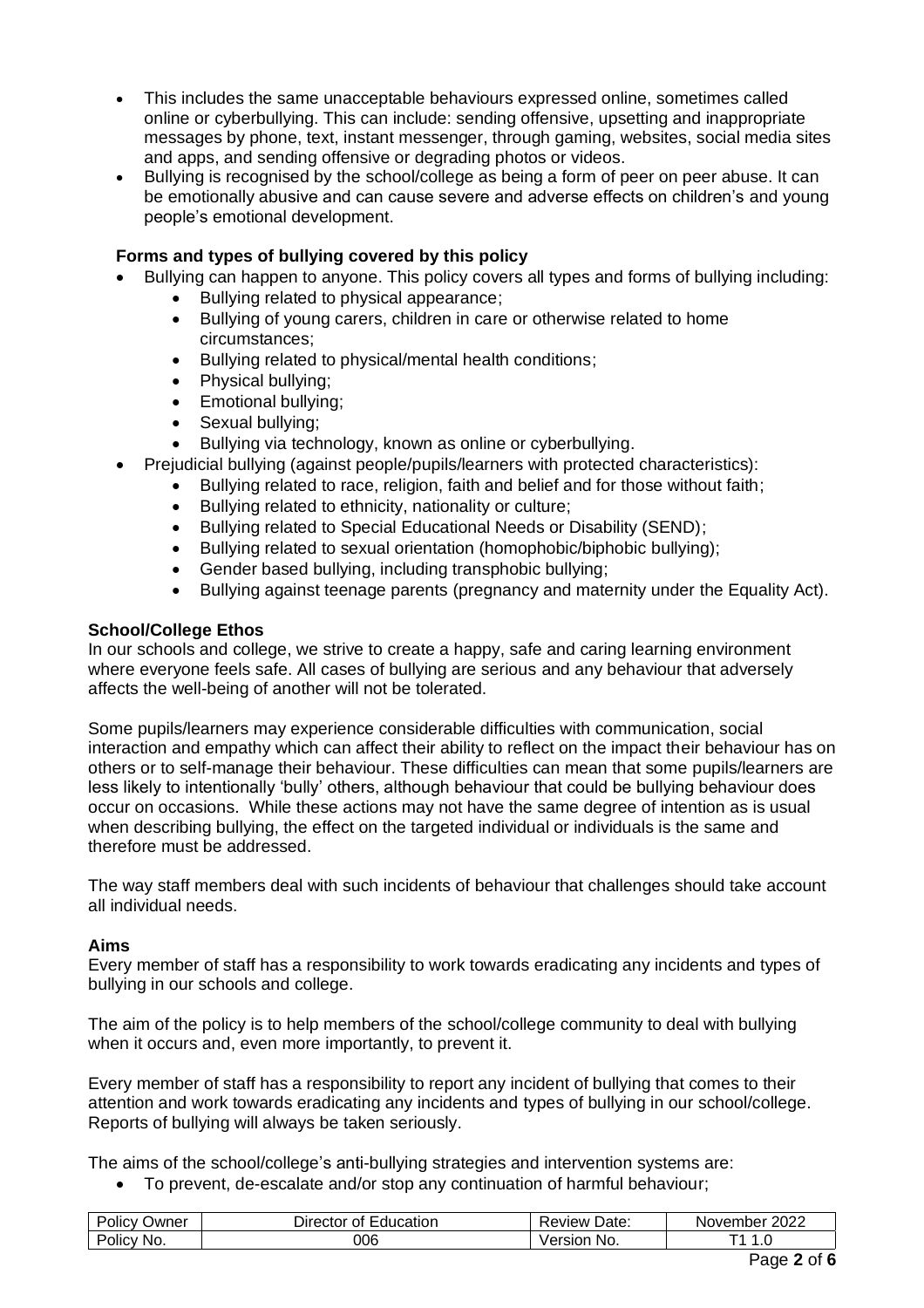- To react to bullying incidents in a reasonable, proportionate and consistent way;
- To safeguard the pupil who has experienced bullying and to trigger sources of support for the pupil;
- To apply disciplinary sanctions to the pupil causing the bullying and ensure they learn from the experience, possibly through multi-agency support.

## **Recognising the indicators that bullying is occurring**

Pupils/learners who are being bullied may show changes in behaviour, such as becoming shy and nervous, appetite irregularities, feigning illness, refusing to attend school/college or clinging to adults. There may be evidence of changes in personal habits, lacking concentration or high levels of distractible behaviour. A pupil may become super-vigilant. Individual behaviour patterns are well known to staff and when there are changes in these patterns the possibility of bullying must always be considered.

Pupils/learners must be encouraged to report bullying. Advocates for the pupils/learners *must*  report possible bullying on behalf of their charges and where possible communication strategies must be put in place to allow pupils/learners to express their feelings. Pupils/learners' communications must be listened to.

Ambitious about Autism Educational Services staff must be alert to the signs of bullying (in all its many forms) and act promptly and firmly against it in accordance with school/college policy.

#### **Understanding why bullying is occurring**

Many experts say that bullying involves an imbalance of power between the perpetrator/s and victim. This could involve perpetrators of bullying having control over the relationship which makes it difficult for those they bully to defend themselves. The imbalance of power can manifest itself in several ways, it may be physical, psychological (knowing what upsets someone), derive from an intellectual imbalance, or by having access to the support of a group, or the capacity to socially isolate. It can result in the intimidation of a person or persons through the threat of violence or by isolating them either physically or online.

Other reasons or motivations given for bullying include: bullying related to race, religion or culture; bullying related to special educational needs or disabilities; bullying related to appearance or health conditions; bullying related to sexual orientation; bullying of young carers or looked-after children or otherwise related to home circumstances; sexist or sexual bullying.

We carefully review the reasons why bullying is occurring on a case by case basis.

#### **Implementation**

#### **Preventative Strategies include:**

- Using our extensive knowledge of pupils/learners, and strong relationships with home, to recognise any changes that might result in 'bullying' behaviours;
- Changes to individual behaviour plans:
- A functional assessment to understand the motivation underpinning the behaviour change;
- Talking to pupils/learners about issues of difference through dedicated events or projects;
- Talking with pupils/learners about how to manage their own feelings and emotions;
- Ensuring that all pupils/learners are appropriately supervised;
- Ensuring that all members of staff are familiar with the policy;
- Watching for early signs of distress and where pupils/learners are able to communicate, listen to what they are saying;
- Ensuring that appreciation and respect for all cultures are promoted;
- Ensuring that all pupils/learners have the means to communicate, where verbal communication is challenging;
- Using group activities to promote appropriate behaviour.

| Policy<br>שwner | Education<br>⊃ırector<br>0t | Date:<br>Review | 2022<br>November |
|-----------------|-----------------------------|-----------------|------------------|
| Policv          | 006                         | ersion          | ▔▗               |
| No.             |                             | No.             | . . v            |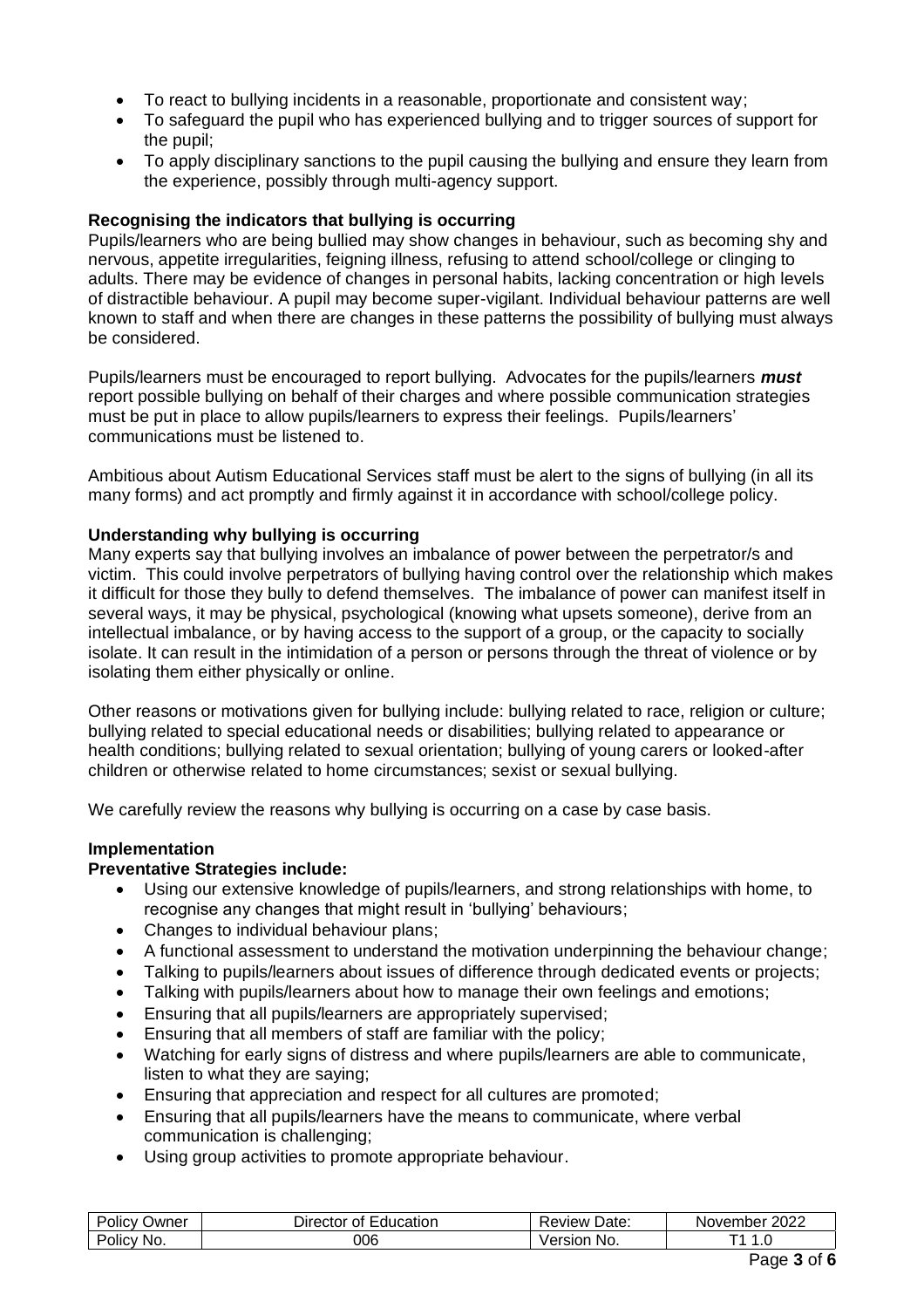# **The following steps should be taken when dealing with incidents:**

- If bullying is suspected or reported, the incident will be dealt with immediately by the member of staff who has been approached;
- A clear account of the incident will be recorded and given to appropriate member of SLT who will act with delegated responsibilities on behalf of the head teacher;
- The SLT member will interview all concerned and will record the incident:
- Information is gathered about the incident before any conclusion is made about whether the incidents were bullying behaviour – both the pupil suspected of 'bullying' and the 'victim' will be listened to carefully;
- Relevant staff and parents/carers will be kept informed;
- If the issue persists, then further support meetings (with parents and staff) will be held;
- In cases where a crime has been committed or a learner is believed to be in imminent; danger or risk, the appropriate authorities (police, LA) will be informed immediately prior to any internal investigation.

If it is suspected that the bullying is in the form of staff on learner then the disciplinary procedure will be acted upon and a safeguarding concern raised.

# **Pupils/learners**

Bullying behaviour or threats of bullying must be dealt with immediately.

Pupils/learners who have been bullied will be supported by:

- Immediate support and reassurance:
- Restoring self-esteem and confidence;
- Participating in a restorative justice conversation, where appropriate.

Pupils/learners who have bullied will be helped by:

- The 'bully' to be informed in a suitable way that their behaviour is inappropriate and must stop;
- Discovering more about the situation to help restore positive behaviours:
- Informing parents/carers to help change the behaviour of the pupil:
- Participating in a restorative justice conversation, where appropriate.

We aim to use positive methods to create and restore appropriate behaviours. Action that is solely disciplinary is not considered the right choice within our environment and Positive Behaviour Support ethos.

Positive behaviours, social skills and emotional well-being are promoted within the curriculum (e.g. PSHE, Circle Time, assemblies and subject areas, as appropriate).

# **Monitoring, evaluation and review**

The school/college will review this policy every year and assess its implementation and effectiveness. This will be done through positive action based on Incident Reports and through ongoing feedback from staff and pupils/learners (including Pupil Reviews).

The policy will be promoted and implemented throughout the school/college and training will be given to staff as part of their induction package to ensure that all staff are aware of their responsibilities and how to implement them.

# **Equal opportunities**

Diversity of cultures is represented in the books, display materials and equipment used within the school/college. Activities are organised to give pupils/learners the opportunity to share in, respect and appreciate a wide range of cultures and activities. Each child's culture is recognised and treated with respect across the curriculum and where possible children are given the opportunity to

| $\overline{\phantom{0}}$<br>$\cdots$<br>Policy<br>Owner | ⊃irector ∕<br>Education<br>Οt | Date:<br>' eview. | 2022<br>November |
|---------------------------------------------------------|-------------------------------|-------------------|------------------|
| -<br><b>Policy</b><br>No.                               | 006                           | 'ersion<br>No.    | И<br>יי          |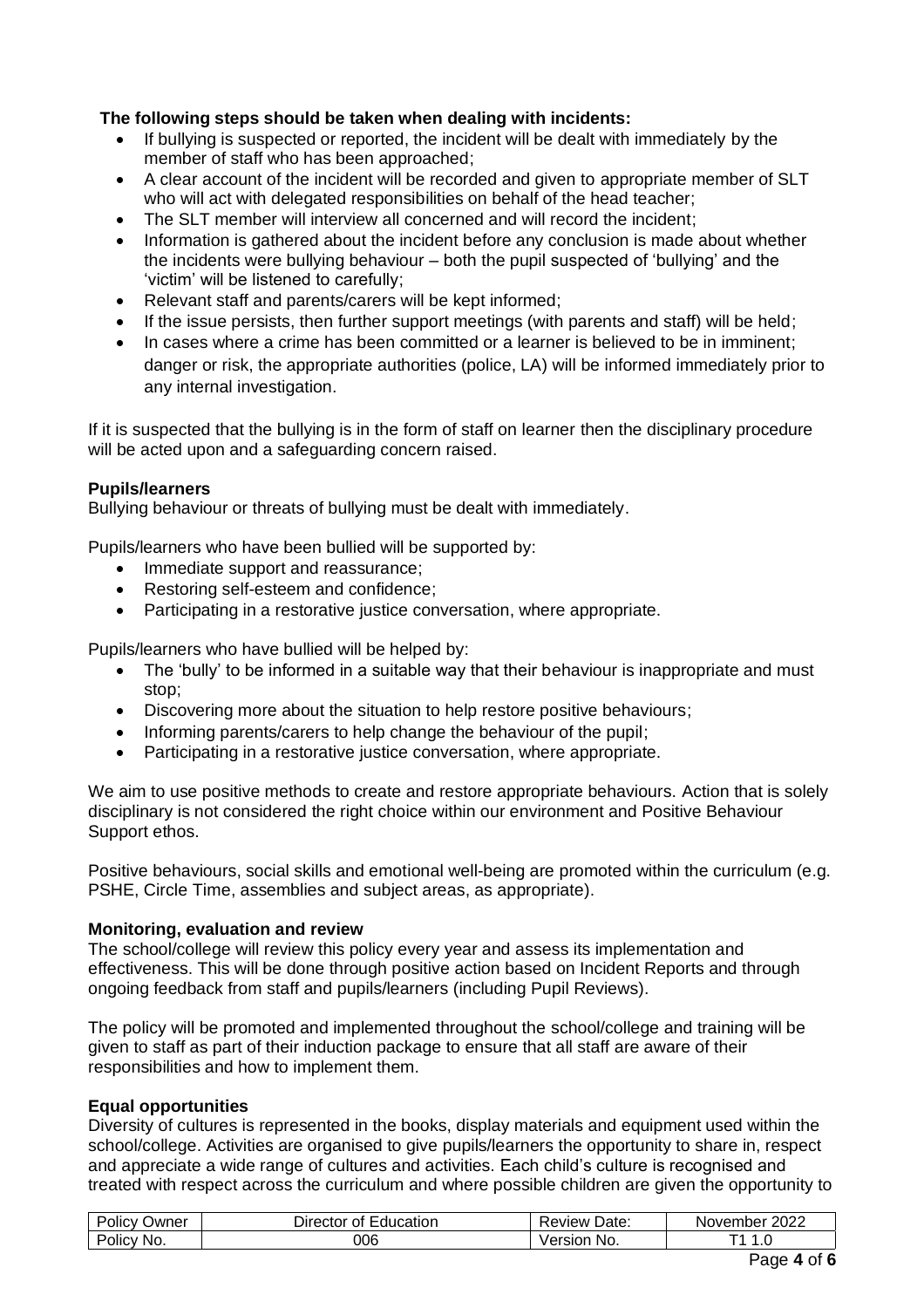share experiences and knowledge in order to raise self esteem. If a child's culture or race might be a factor in an occurrence of bullying, staff should refer to Procedures for Dealing with and Reporting Racial Incidents.

# **Useful links and supporting organisations**

- Anti-Bullying Alliance: [www.anti-bullyingalliance.org.uk](http://www.anti-bullyingalliance.org.uk/)
- Childline: [www.childline.org.uk](http://www.childline.org.uk/)
- Family Lives: [www.familylives.org.uk](http://www.familylives.org.uk/)
- Kidscape: [www.kidscape.org.uk](http://www.kidscape.org.uk/)
- MindEd: [www.minded.org.uk](http://www.minded.org.uk/)
- NSPCC: [www.nspcc.org.uk](http://www.nspcc.org.uk/)
- The BIG Award: [www.bullyinginterventiongroup.co.uk/index.php](http://www.bullyinginterventiongroup.co.uk/index.php)
- PSHE Association: [www.pshe-association.org.uk](http://www.pshe-association.org.uk/)
- Restorative Justice Council: [www.restorativejustice.org.uk](http://www.restorativejustice.org.uk/)
- The Diana Award: [www.diana-award.org.uk](http://www.diana-award.org.uk/)
- Victim Support: [www.victimsupport.org.uk](http://www.victimsupport.org.uk/)
- Young Minds: [www.youngminds.org.uk](http://www.youngminds.org.uk/)
- Young Carers:<https://carers.org/about-us/about-young-carers>
- The Restorative Justice Council:<https://restorativejustice.org.uk/restorative-practice-schools>

#### **SEND**

- Changing Faces: [www.changingfaces.org.uk](http://www.changingfaces.org.uk/)
- Mencap: [www.mencap.org.uk](http://www.mencap.org.uk/)
- DfE: SEND code of practice: [www.gov.uk/government/publications/send-code-of-practice-0-to-](http://www.gov.uk/government/publications/send-code-of-practice-0-to-25)[25](http://www.gov.uk/government/publications/send-code-of-practice-0-to-25)

# **Cyberbullying**

- Childnet: [www.childnet.com](http://www.childnet.com/)
- Internet Watch Foundation: [www.iwf.org.uk](http://www.iwf.org.uk/)
- Think U Know: [www.thinkuknow.co.uk](http://www.thinkuknow.co.uk/)
- UK Safer Internet Centre: [www.saferinternet.org.uk](http://www.saferinternet.org.uk/)
- The UK Council for Child Internet Safety (UKCCIS) [www.gov.uk/government/groups/uk-council-for-child-internet-safety-ukccis](http://www.gov.uk/government/groups/uk-council-for-child-internet-safety-ukccis)
- DfE 'Cyberbullying: advice for headteacher/principals and school/college staff': [www.gov.uk/government/publications/preventing-and-tackling-bullying](http://www.gov.uk/government/publications/preventing-and-tackling-bullying)
- DfE 'Advice for parents and carers on cyberbullying': [www.gov.uk/government/publications/preventing-and-tackling-bullying](http://www.gov.uk/government/publications/preventing-and-tackling-bullying)

# **Race, religion and nationality**

- Anne Frank Trust: [www.annefrank.org.uk](http://www.annefrank.org.uk/)
- Kick it Out: <https://www.kickitout.org/Pages/FAQs/Category/education-toolkits>
- Report it: [www.report-it.org.uk](http://www.report-it.org.uk/)
- Stop Hate[: www.stophateuk.org](http://www.stophateuk.org/)
- Tell Mama: [www.tellmamauk.org](http://www.tellmamauk.org/)
- Educate against Hate: [www.educateagainsthate.com](http://www.educateagainsthate.com/)
- Show Racism the Red Card:<http://www.theredcard.org/>

# **LGBT**

- Barnardo's LGBT Hub: www.barnardos.org.uk/what\_we\_do/our\_work/lgbtg.htm
- Metro Charity: [www.metrocentreonline.org](http://www.metrocentreonline.org/)
- EACH: [www.eachaction.org.uk](http://www.eachaction.org.uk/)
- Proud Trust: [www.theproudtrust.org](http://www.theproudtrust.org/)
- School/colleges Out:<http://www.schools-out.org.uk/>
- Stonewall: [www.stonewall.org.uk](http://www.stonewall.org.uk/)

# **Sexual harassment and sexual bullying**

| שwner<br>Olic <sup>y</sup> | ducation<br><b>⊃</b> ırector<br>~+<br>ا ال | Date:<br><b>Review</b> ' | 2022<br>November |
|----------------------------|--------------------------------------------|--------------------------|------------------|
| NO.<br>olic"               | 006                                        | NO.<br>יור               | U                |